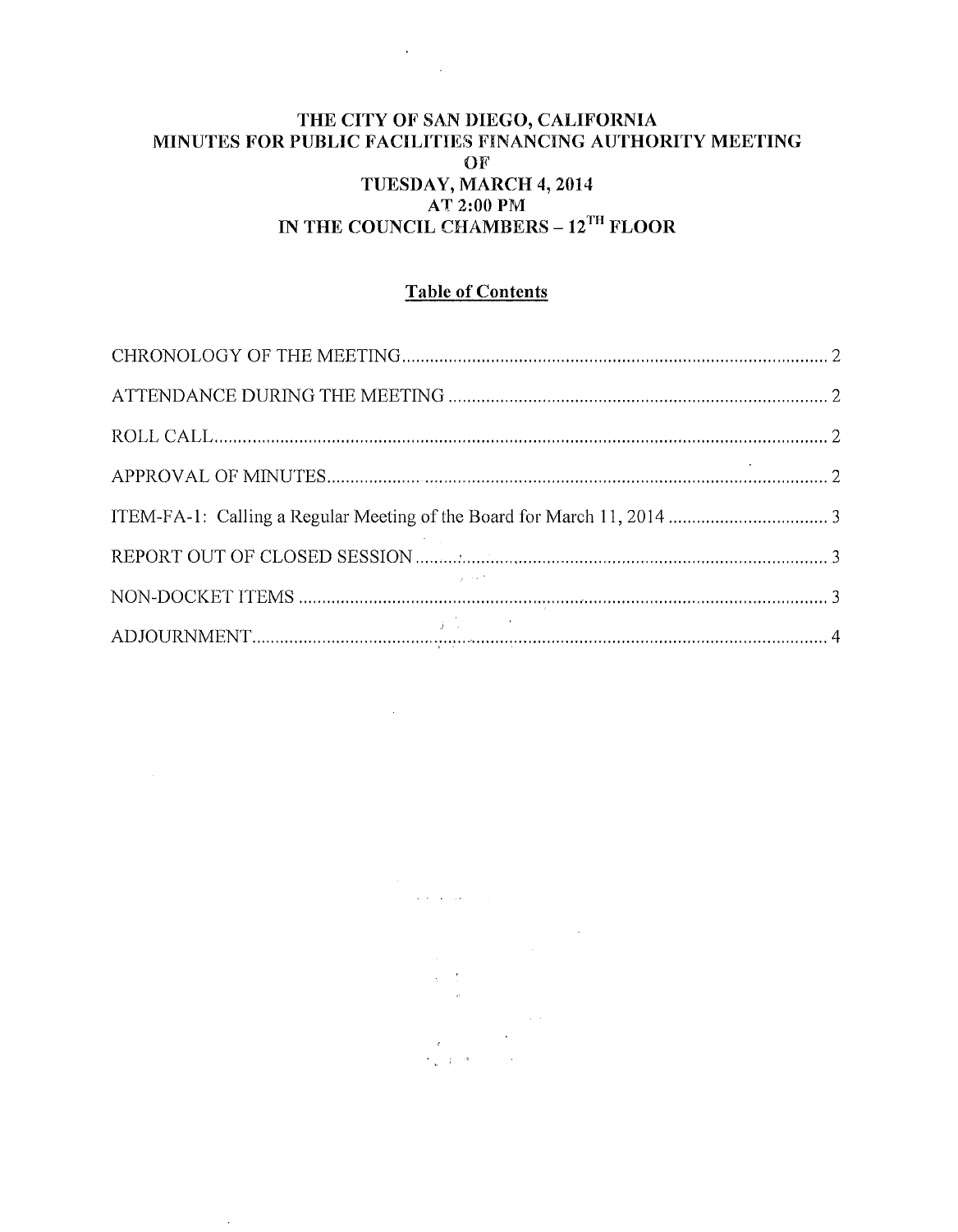#### CHRONOLOGY OF THE MEETING:

The meeting was called to order by Council President Gloria at 3:16 p.m. The meeting was adjourned by Council President Gloria at 3:18 p.m.

 $\mathcal{L}^{\mathcal{L}}$ 

#### ATTENDANCE DURING THE MEETING:

#### PRESENT:

CD-1 Council President Pro Tern Sherri Lightner CD-3 Council President Todd Gloria CD-4 Councilmember Myrtle Cole CD-5 Councilmember Mark Kersey CD-6 Councilmember Lorie Zapf CD-7 Councilmember Scott Shennan CD-,8 Councilmember David Alvarez CD-9 Councilmember Marti Emerald

VACANT:  $CD-2$ 

CITY CLERK: Maland (jis)

#### ROLL CALL:

(1) Council President Pro Tem Lightner-prescm

(2) Vacant

(3) Council President Gloria-present

( 4) Councilmember Cole-present

(5) Councihnember Kersey-present

(6) Councilmember Zapf-not present

(7) Councilmember Sherman-present

(8) Councilmcmber Alvarez-present

(9) Councilmember Emerald-present

#### APPROVAL OF MINUTES:

The Minutes of the following meeting will be approved by Unanimous Consent unless pulled for discussion:

 $\sigma_{\rm c}$  , where  $\sigma_{\rm c}$ 

 $\sim 10$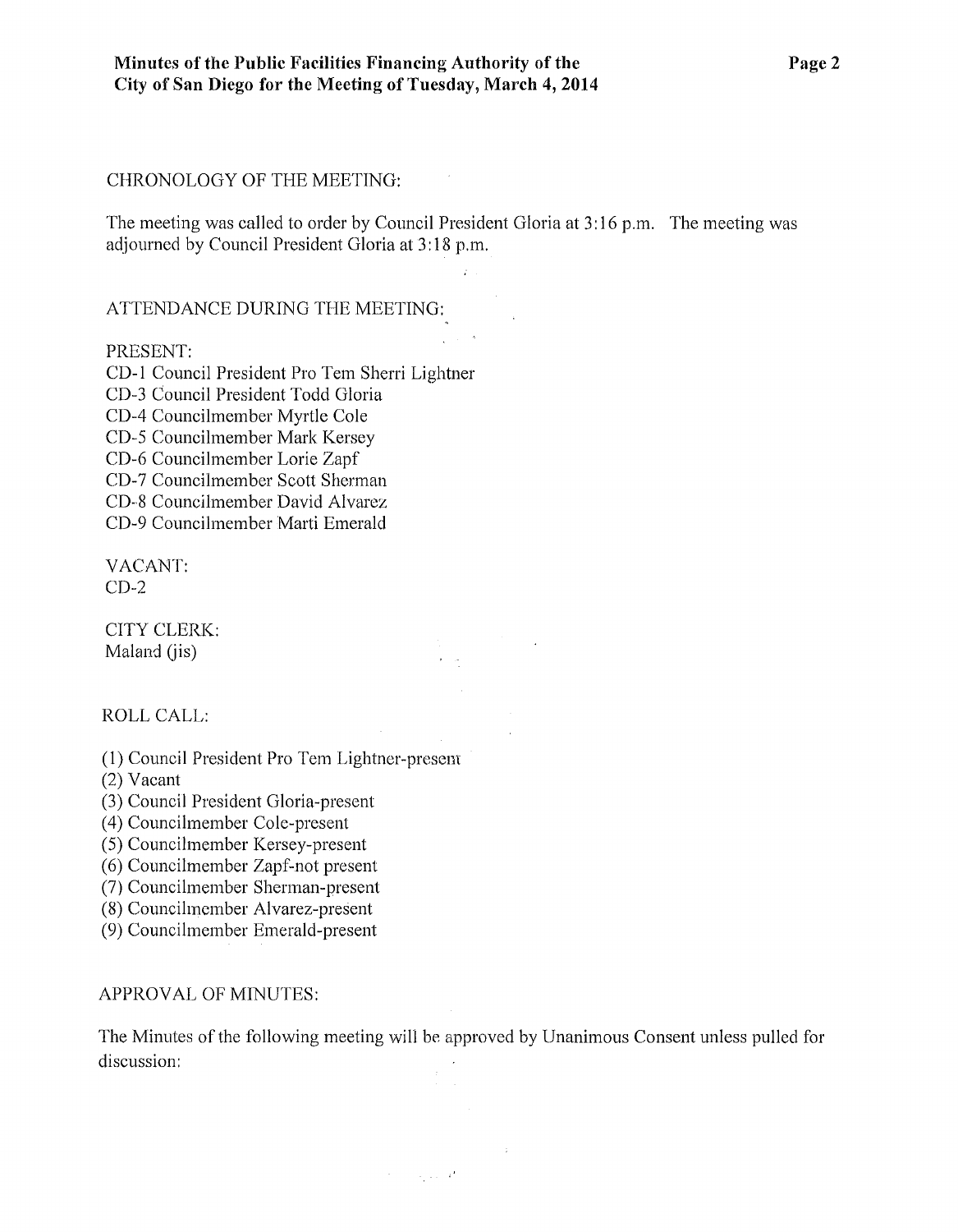## APPROVED

06-10-13 06-18-13

COUNCIL ACTION: Start Time: 3:16PM

ITEM-FA-1: Calling a Regular Meeting of the Board for March 11, 2014.

## **STAFF'S RECOMMENDATION:**

Adopt the following resolution:

(FA-2014-1) ADOPTED AS RESOLUTION FA-2014··1

A Resolution of the Board of Commissioners of the Public Facilities Financing Authority of the City of San Diego calling a regular meeting of the Board for March 11, 2014.

Primary Contact: Brant C. Will\619-236-6220 Secondary Contact: Diana Jurado-Sainz\619-533-3920

COUNCIL ACTION: Start Time: 3:17PM

MOTION BY DAVID ALVAREZ TO ADOPT. Second by Myrtle Cole.

Passed by the following vote: Yea: Sherri Lightner, Todd Gloria, Myrtle Cole, Mark Kersey, Scott Sherman, David Alvarez, Marti Emerald; Nay: (None); Recused: (None); Not Present: Lorie Zapf; Vacant: (District 2).

 $\mathcal{L}_{\text{max}}^{\text{max}}$  , where  $\mathcal{L}_{\text{max}}$ 

 $\frac{1}{4}$  ,  $\frac{1}{2}$  ,  $\frac{1}{2}$  ,  $\frac{1}{2}$  ,  $\frac{1}{2}$ 

 $\label{eq:1} \frac{1}{2} \left( \frac{1}{2} \sum_{i=1}^n \frac{1}{2} \sum_{j=1}^n \frac{1}{2} \sum_{j=1}^n \frac{1}{2} \sum_{j=1}^n \frac{1}{2} \sum_{j=1}^n \frac{1}{2} \sum_{j=1}^n \frac{1}{2} \sum_{j=1}^n \frac{1}{2} \sum_{j=1}^n \frac{1}{2} \sum_{j=1}^n \frac{1}{2} \sum_{j=1}^n \frac{1}{2} \sum_{j=1}^n \frac{1}{2} \sum_{j=1}^n \frac{1}{2} \sum_{j$ 

## REPORT OUT OF CLOSED SESSION:

None.

### NON-DOCKET ITEMS:

None.